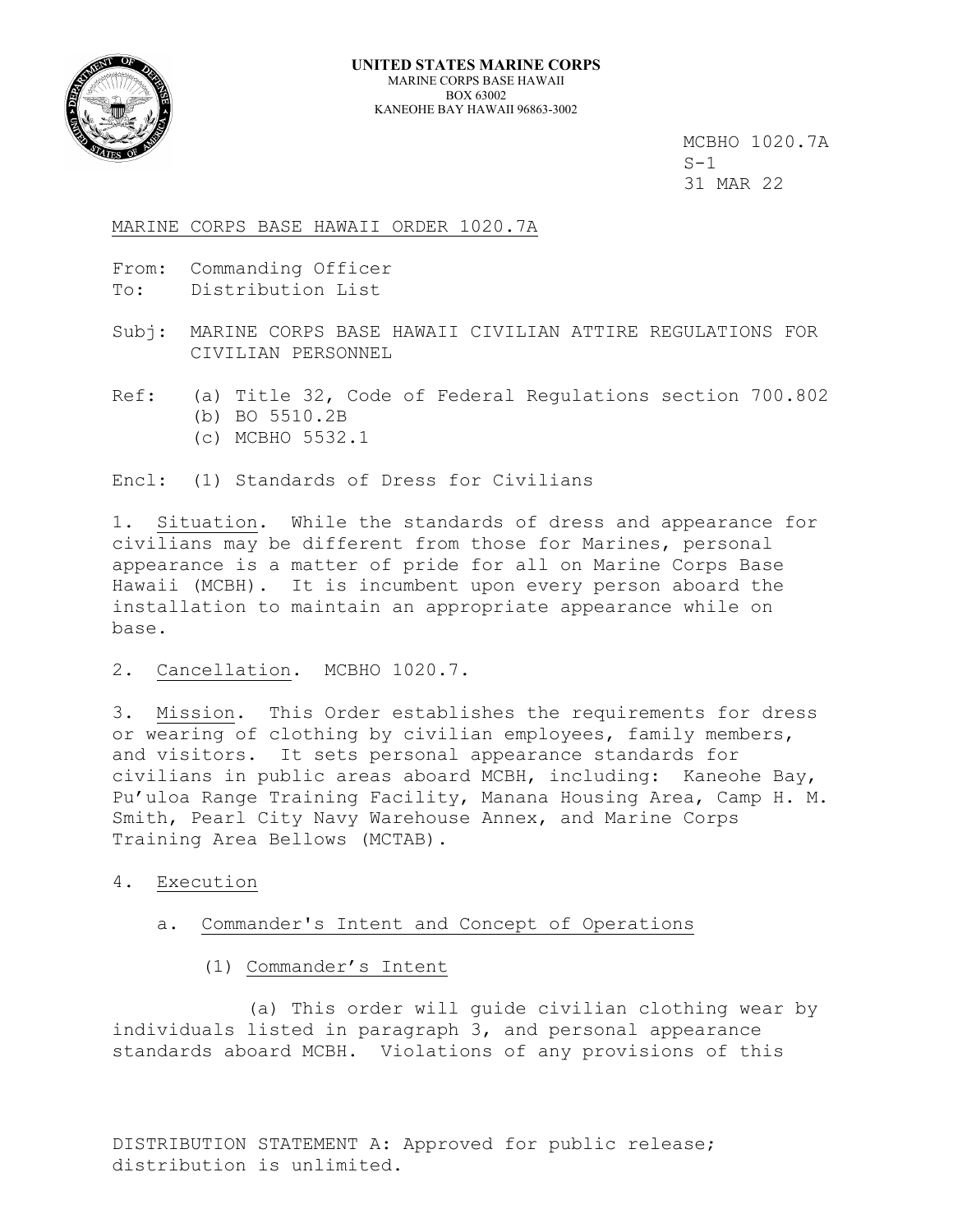Order may result in loss of base privileges as prescribed in references (b) and (c).

# (2) Concept of Operations

 (a) Reference (a) charges the Commanding Officer, MCBH with responsibility for the safety, well-being, and efficiency of the entire installation. Commensurate with this responsibility is the authority to enact regulations applicable to all personnel aboard the installation—regardless of their status (i.e., active duty or reserve military members, dependents, retirees, civilians, etc.).

 (b) All individuals aboard MCBH will understand the references and this Order in maintaining and wearing civilian clothing in compliance with the expected high standards of personal appearance.

 (c) This Order is applicable to all public areas aboard MCBH. A public area is defined as any place visible to the general public; including but not limited to all government buildings, Medical and Dental Clinics, Marine Corps Community Services (MCCS) facilities, Child Development Centers, Marine Corps Exchange facilities, Commissary, Community Centers, Neighborhood Playgrounds, roads (to include while transiting a road in a vehicle), recreation areas, stores, parks, restaurants, and housing areas and yards visible from public thoroughfares. This Order does not apply to private areas (such as inside an assigned housing unit).

 (d) Enforcement. Officers, Staff Noncommissioned Officers, Noncommissioned Officers, Chief Petty Officers and Petty Officers will become familiar with this Order. These individuals have responsibility for strict enforcement of this Order.

# b. Subordinate Element Mission

 (1) Director, S-1. Act as the focal point for recommended changes to this Order.

 (2) Command Inspector General. Conduct periodic inspections at the various base facilities to ensure compliance with this Order.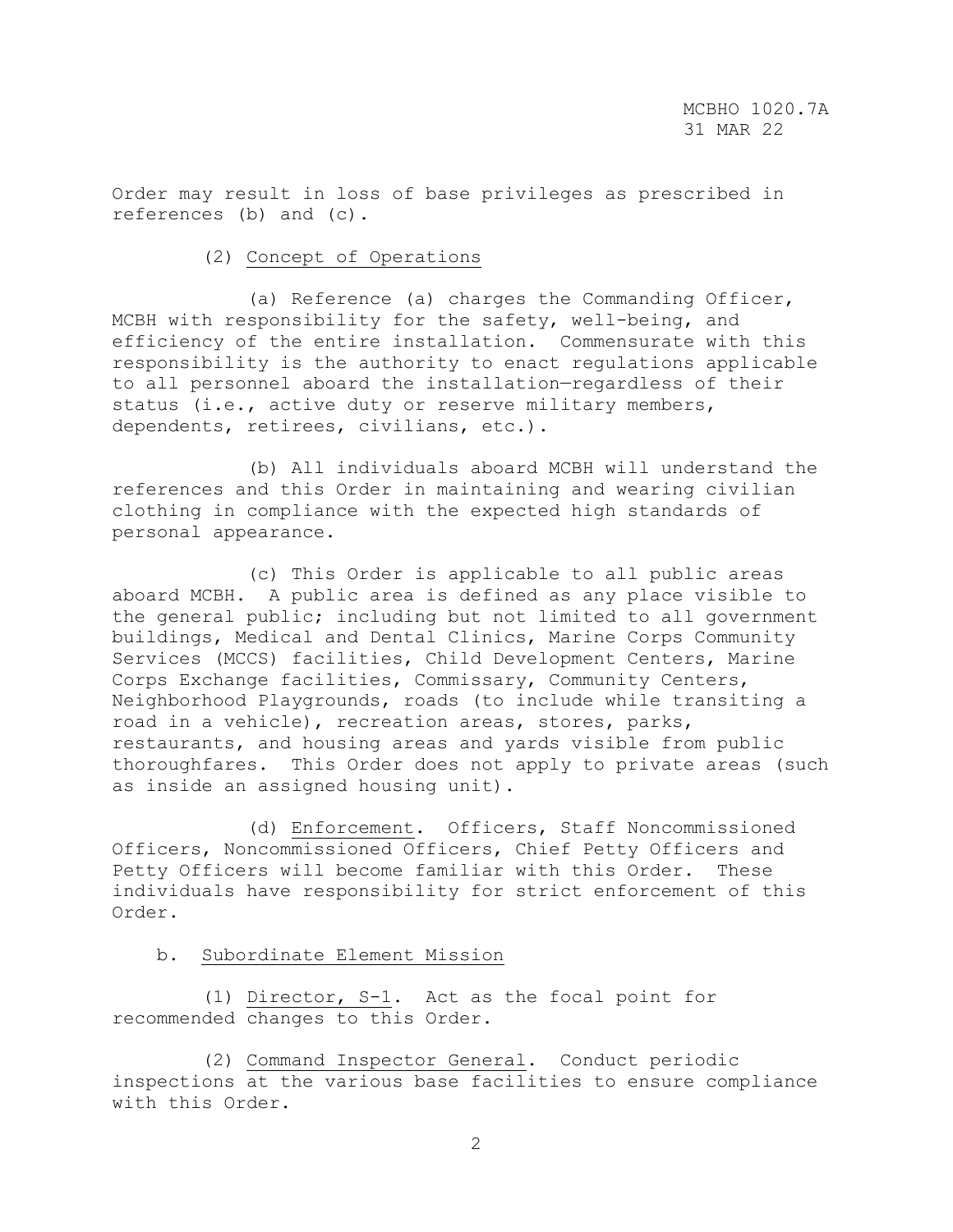(3) Provost Marshal. Process uncooperative violators and issue citations as required.

 (4) Director, MCCS. Ensure managers and employees within all MCCS activities are familiar with and assist in the adherence of this Order.

 (5) Director, S-7. Process all waiver request for this order for review and approval by the Commanding Officer, MCBH.

#### c. Coordinating Instructions

 (1) Waiver requests for this Order should be routed via the appropriate chain of command to the Commanding Officer, MCBH (Attn: Director, S-7).

 (2) Recommendations concerning the contents of this Order are invited and should be submitted via the appropriate chain of command for endorsement and submission to the Commanding Officer, MCBH (Attn: Director, S-1).

### 5. Administration and Logistics

 a. Records Management. Records created as a result of this Order shall be managed according to National Archives and Records Administration approved dispositions per SECNAV M-5210.1 and SECNAV Notice 5210 to ensure proper maintenance, use, and accessibility and preservation, regardless of format or medium. Refer to MCO 5210.11F for Marine Corps records management policy and procedures.

 b. Privacy Act. Any misuse or unauthorized disclosure of Personally Identifiable Information (PII) may result in both civil and criminal penalties. The Department of the Navy (DON) recognizes that the privacy of an individual is a personal and fundamental right that shall be respected and protected. The DON's need to collect, use, maintain, or disseminate PII about individuals for purposes of discharging its statutory responsibilities will be balanced against the individuals' right to be protected against unwarranted invasion of privacy. All collection, use, maintenance, or dissemination of PII will be in accordance with the Privacy Act of 1974, as amended (5 U.S.C. 552a) and implemented per SECNAVINST 5211.5F.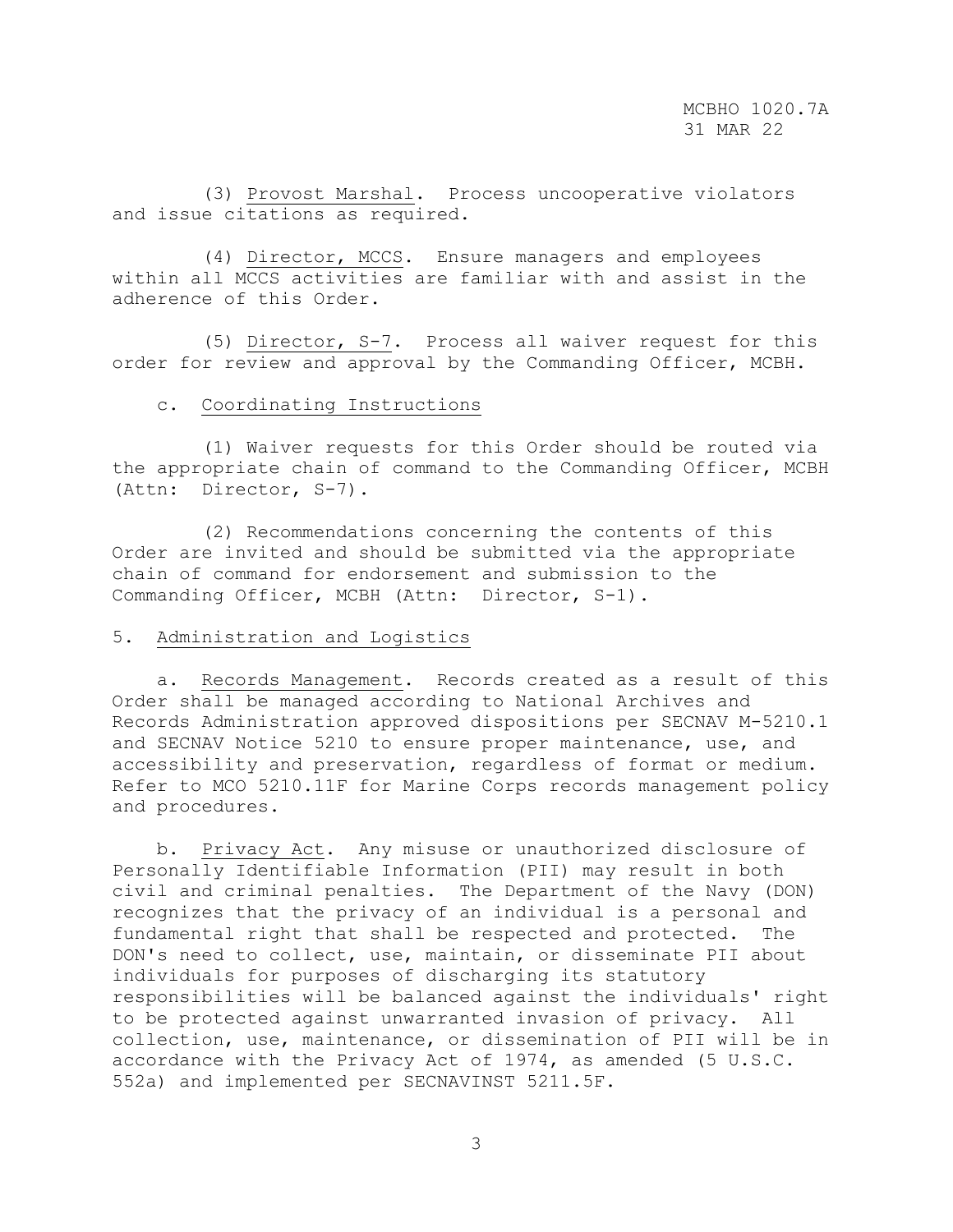MCBHO 1020.7A

**31MAR2Z** 

6. Command and Signal

a. Command. This Order is applicable to Armed Forces and civilian personnel aboard MCBH, unless otherwise prohibited or permitted by regulation of higher authority. Retired military, DoD civilian employees, contract civilians, family members of the Armed Forces personnel, and all visitors aboard MCBH, will adhere to the standards for civilian attire set forth in this order. Sponsors are responsible for their guests' compliance with this order.

b. Signal. This Order is effective the date signed.

C. KOUMPARAKIS

DISTRIBUTION: A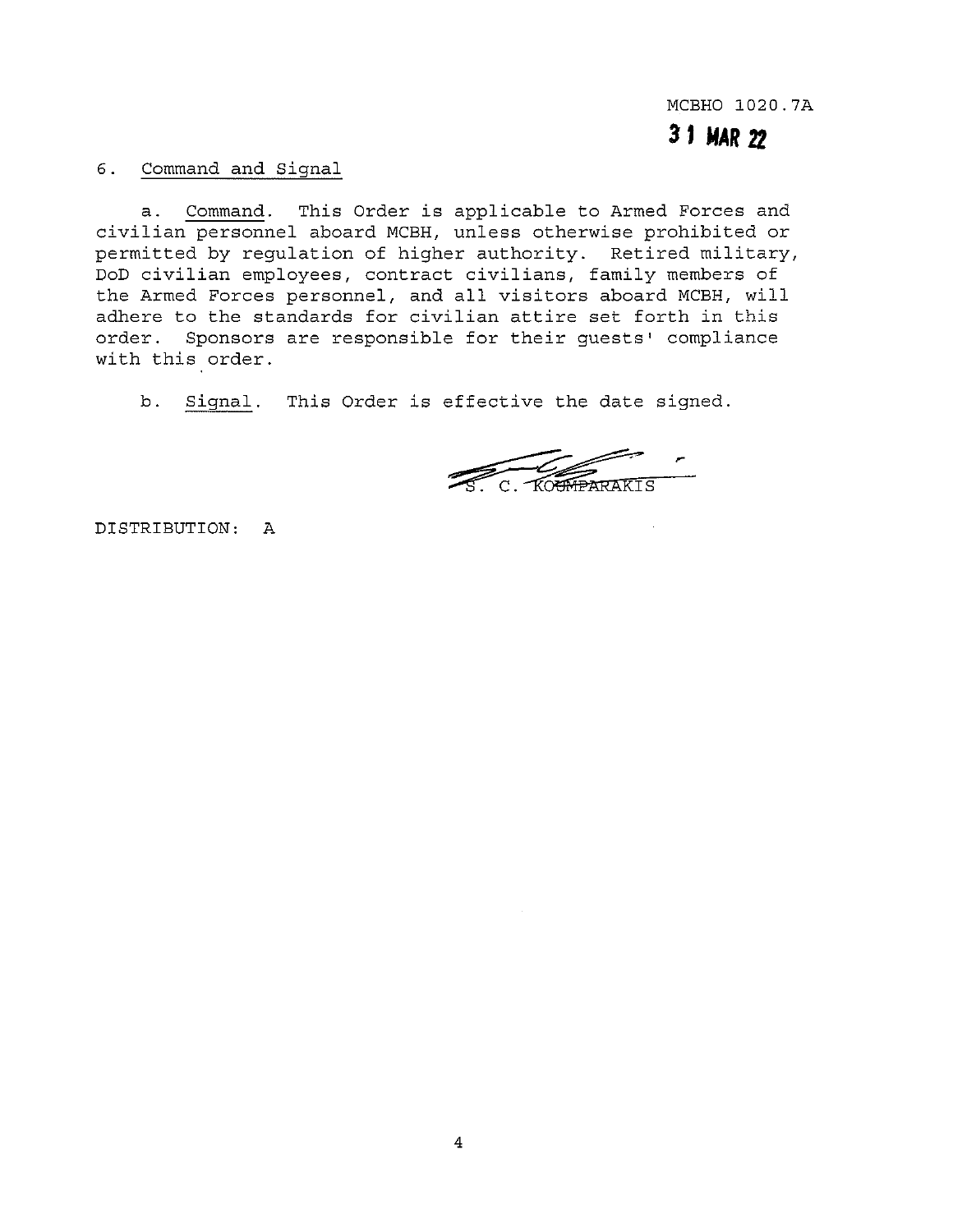## Civilian Attire Standards

### 1. General Information (Applicable to All Personnel)

 a. Individual appearance while wearing civilian attire should be a matter of personal pride. No order or policy could possibly address all acceptable or unacceptable civilian clothing. Wearing civilian clothing that presents a conservative, clean, inoffensive, and neat appearance while in public areas is the standard aboard for all personnel assigned to Marine Corps Base Hawaii (MCBH). This base while in a leave or liberty status.

 b. While on MCBH, active members of the Armed Forces, and activated reservists (or those participating in drill) will abide by the guidelines outlined below. Civilians who are not members of the Armed Forces, and not MCCS or government employees in the performance of their duties will also abide by the guidelines outlined below.

#### c. Prohibited Attire

 (1) For the purposes of paragraphs 1.c. (2) and (3) (below), no clothing that is provocative in nature will be worn aboard MCBH. Provocative clothing is any clothing that has been altered, cut, frayed, or designed to highlight and/or reveal the genitals, breasts, midriff, or buttocks, or expose any part of the undergarments.

 (2) Any garment inscribed, printed, or bearing patches with slogans, words, pictures, symbols, or print which is may be interpreted as profane, offensive, supremacist, racist, sexually suggestive, obscene or supportive of, or oriented towards the glamorization of drug abuse, alcohol abuse, or any illegal activity are prohibited. Furthermore, any attire that is derogatory towards any gender, ethnicity, religious group, military service, the flag or symbol of any people group is also prohibited.

 (3) Clothing designed as sleepwear, housecoats, or bathrobes are also prohibited.

 (4) Shower shoes are prohibited footwear. Appropriate footwear will be worn inside all facilities aboard MCBH.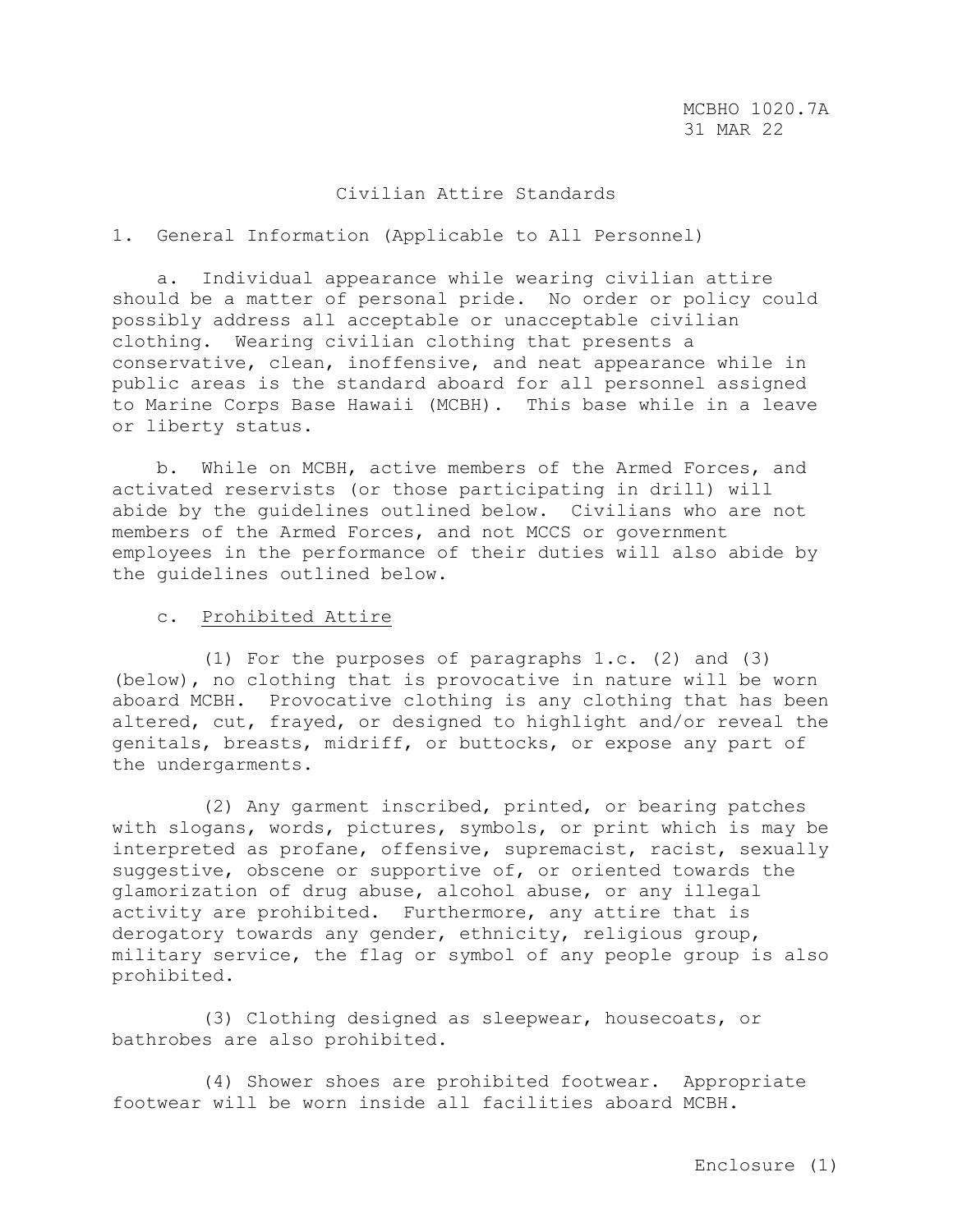d. Hygiene. Civilians will not patronize facilities immediately upon completion of a workout. Patrons will also be clean (free of mud or sand). An exception will be made for the Marina.

 e. Headgear. All headgear will be removed while inside any building on base MCBH unless otherwise posted by MCBH.

#### f. Physical Training Gear.

 (1) Physical Training (PT) gear is any clothing designed for the primary purpose of physical training. Sweat pants/shorts, warm-up pants/shorts, yoga pants, bicycling or compression shorts, basketball shorts, board shorts, and swim wear are considered PT gear. While conducting physical training with in any of MCBH Fitness Centers the removal of headgear (covers, ball caps, headdress, doo rags, bandannas, skullcaps, and nylon stockings) is required. Sweatbands are permitted for wear with in any of the MCBH Fitness Centers.

 (2) At no time will civilians exercise without a shirt, or while wearing an undergarment, as an outer garment (e.g. running with nothing but a sports bra as an outer garment). Exceptions will be made for any beach, or swimming pool aboard MCBH.

2. Appropriate Clothing for Civilians in Public Areas

a. Shirts/Tops

 (1) At no time will shirts designed to be worn as undergarments be worn as an outer garment (e.g. athletic undershirts or sports bras).

 (2) Tank tops, and sleeveless-style tops are authorized. Paragraph 1b(2) applies. As long as they are conservative in appearance, and do not reveal undergarments. Halter-tops, or any other top that bares the midriff are prohibited.

### b. Trousers/Shorts/Skirts

 (1) Clean and presentable serviceable trousers, shorts, and skirts are required. These items will be of length and fit to maintain a conservative appearance. Trousers that have been